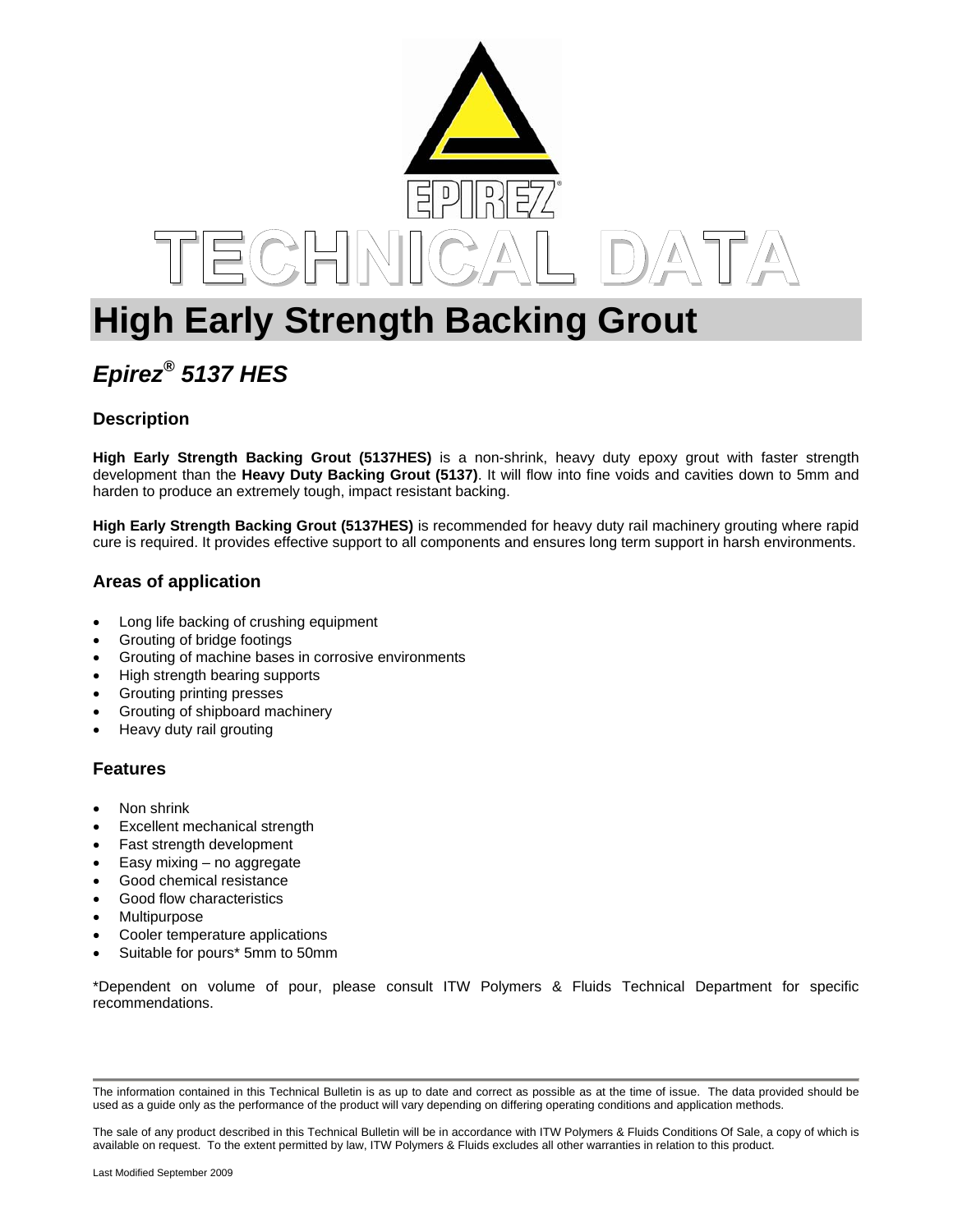### **General Properties**

| <b>Shelf Life</b>                  | : 2 Years                 |
|------------------------------------|---------------------------|
| Mixing Proportions by Weight       | 1 Hardener to 10 Compound |
| Mixing Proportions by Volume       | 1 Hardener to 5 Compound  |
| Initial Mixed Viscosity, 25°C      | 20 Pa.s                   |
| Colour when mixed                  | Grey                      |
| Work Time of 10kg Mix, 25°C        | 20 minutes                |
| $15^{\circ}$ C                     | 40 minutes                |
| Setting Time, 25°C                 | 1 hour                    |
| $15^{\circ}$ C                     | 2 hours                   |
| Cure Time, 25°C                    | : 6 hours                 |
| $15^{\circ}$ C                     | 12 hours                  |
| Maximum Casting Thickness          | 45mm                      |
| Compressive Strength               | $: >80$ MPa               |
| <b>Compressive Modulus</b>         | 4.7 Gpa                   |
| <b>Elongation at Break</b>         | 1%                        |
| <b>Tensile Modulus</b>             | 2.9 Gpa                   |
| <b>Brinell Hardness</b>            | 57                        |
| Maximum Service Temperature        | $130^{\circ}$ C           |
| Flammability ASTM D 635            | Self extinguishing        |
| Dielectric Constant, 100 kHz, 25°C | 3.3                       |
| Dielectric Strength                | 180 kV/cm                 |

### **Estimating Data**

10 kg High Early Strength Backing Grout (5137HES) = 6 Litres

### **Application Directions**

Prepare surfaces for adhesion or release as desired. New concrete should be at least 28 days old. Formwork which provides a "head" of material will facilitate flow into finer cavities and voids. Pour contents of Hardener into Compound container and mix thoroughly for 5 minutes using a suitable blade fitted to a 400 rpm power mixer. Ensure that all the material on the sides and on the bottom of the container is incorporated. DO NOT AERATE. Pour mixed material slowly, from one side only, so as to avoid air entrapment.

Surface preparation guidelines cannot cover all site or field contingencies and it is always recommended that an onthe-spot adhesion test be performed as part of the Standard Quality Assurance audit for the project.

# **Cleaning**

Tools and equipment may be cleaned before hardening commences by washing in **Epirez® Clean Up Solvent**. Do not use for cleaning hands or mixing with product.

#### **Limitations**

**High Early Strength Backing Grout (5137HES)** should not be applied at temperatures below 10<sup>0</sup>C.

#### **Storage and Shelf life**

Store in dry conditions between 10<sup>°</sup>C and 30<sup>°</sup>C, away from sources of heat and naked flames. Protect from frost. When stored in original containers the minimum shelf life is 2 years.